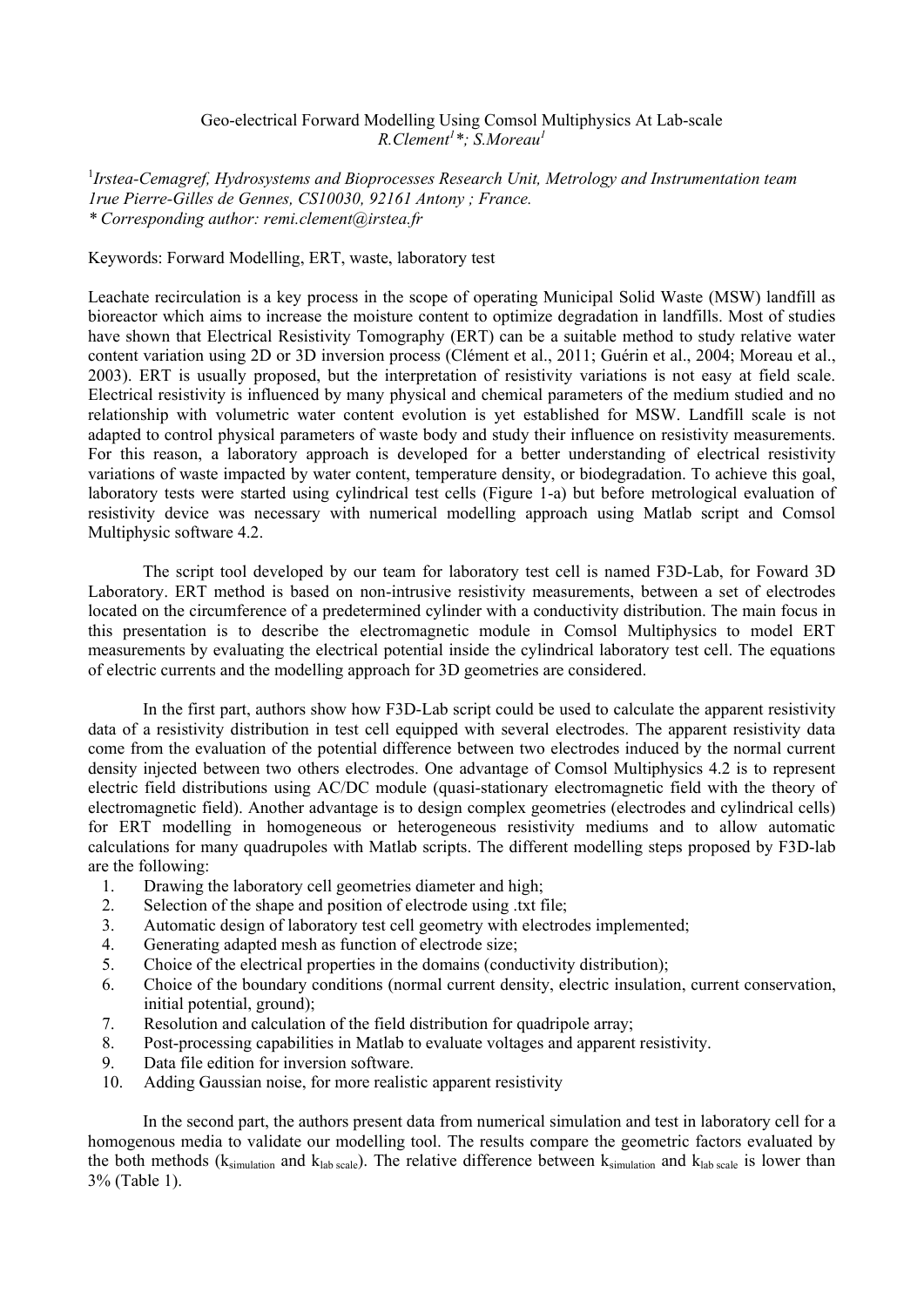|                  |  | A B M N $k_{\text{simulation}}$ Simulated geometrical factor $k_{\text{lab scale}}$ Measured geometrical factor |       | Error |
|------------------|--|-----------------------------------------------------------------------------------------------------------------|-------|-------|
| $1 \t13 \t5 \t9$ |  | 0.127                                                                                                           | 0.125 | 192   |
| 5 6 7 8          |  | 0.581                                                                                                           | 0.596 | 2.58  |
| 5 8 9 12         |  | 0.279                                                                                                           | 0.286 | 2.48  |
| 5 6 11 12        |  | 0.888                                                                                                           | 0.906 | 196   |
|                  |  |                                                                                                                 |       |       |

Table 1: Example of comparison between simulated geometrical factor with Comsol Multiphysics 4.2 and measured geometrical factor in laboratory

In the third part, authors demonstrate the possibility of the modelling tool to take into account in the inversion process the electrode shape at laboratory scale, by considering the position of an equivalent point where the geometrical factor is the same (Figure-2).

In the last part, we demonstrate how F3D-Lab enables to calculate apparent resistivity for all resistivity distributions. The confidence of inversion software (using different options) can be evaluated comparing bulk resistivity with the interpreted resistivity obtained by the inversion process.

According to the results from numerical modelling tool, following perspectives are possible: evaluation of inversion softwares, distribution of a complex resistivity in 2D and 3D, drawing of insulating or infinite structures. Comsol Multiphysics 4.2 and F3D-lab Matlab script allow to draw a complex geometry of insulating object, to add a complex distribution of resistivity inside cylinder or to change the laboratory test cell shape: cylinder, box, .The new geophysical studies s available are:

- · Developing field scale Matlab script measurement;
- · Combining different forward modelling geophysical methods in the same Matlab script tool (ERT, TDEM and EM);
- · Combining approach using geophysical measurement and hydrodynamical simulation.



Figure 1: a) Test cell and electrodes; b) Electrical resistivity measurements principle (AB, current injection electrodes; MN electric potential electrodes).



Figure 2: a) Test cell mesh used for calculation; b) electric potential and current density for complete electrode; c) electric potential and current density for point node electrode.

Clément, R., L. Oxarango, et al. (2011). "Contribution of 3-D time-lapse ERT to the study of leachate recirculation in a landfill." Waste Management 31(3): 457-467.